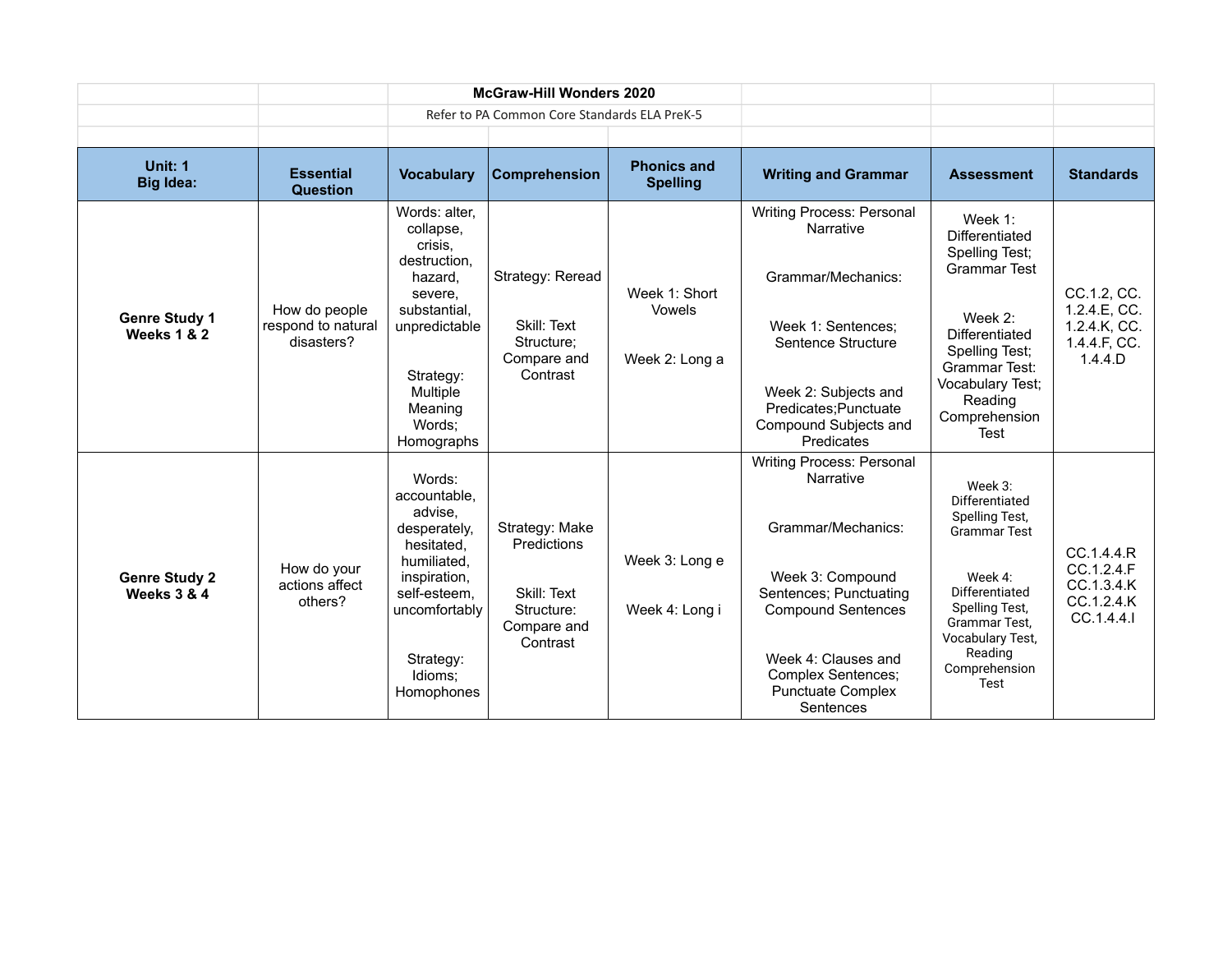| <b>Genre Study 3</b><br>Week 5          | How can starting a<br>business help<br>others? | Words:<br>compassionat<br>e, enterprise,<br>exceptional,<br>funds.<br>innovative,<br>process,<br>routine.<br>undertaking<br>Strategy:<br>Suffixes | Strategy: Reread<br>Skill: Main Ideas<br>and Details | Week 5: Long o | <b>Writing Process: Opinion</b><br>Essay<br>Grammar/Mechanics:<br>lWeek 5: Run-On Sentences:<br>Correcting Fragments and<br>Run-Ons | Week 5:<br>Differentiated<br>Spelling Test,<br>Grammar Test.<br>Vocabulary Test,<br>Reading<br>Comprehension<br>Test | CC.1.4.4.R<br>CC.1.2.4.F<br>CC.1.2.4.A<br>CC.1.2.4.B<br>CC.1.2.4.H |
|-----------------------------------------|------------------------------------------------|---------------------------------------------------------------------------------------------------------------------------------------------------|------------------------------------------------------|----------------|-------------------------------------------------------------------------------------------------------------------------------------|----------------------------------------------------------------------------------------------------------------------|--------------------------------------------------------------------|
| <b>Review, Extend, Assess</b><br>Week 6 |                                                |                                                                                                                                                   |                                                      |                |                                                                                                                                     |                                                                                                                      |                                                                    |

| Unit: 2<br><b>Big Idea:</b>         | <b>Essential</b><br><b>Question</b> | <b>Vocabulary</b>                                                                                                                                     | <b>Comprehension</b>                                          | <b>Phonics and</b><br><b>Spelling</b> | <b>Writing and Grammar</b>                                                                                                                                                                                  | <b>Assessment</b>                                                                                                                                                                                | <b>Standards</b>                                        |
|-------------------------------------|-------------------------------------|-------------------------------------------------------------------------------------------------------------------------------------------------------|---------------------------------------------------------------|---------------------------------------|-------------------------------------------------------------------------------------------------------------------------------------------------------------------------------------------------------------|--------------------------------------------------------------------------------------------------------------------------------------------------------------------------------------------------|---------------------------------------------------------|
| <b>Genre Study 1</b><br>Weeks 1 & 2 | What helps an<br>animal survive?    | Words:<br>camouflaged,<br>dribbles.<br>extraordinary,<br>poisonous,<br>pounce,<br>predator, prey,<br>vibrations<br>Strategy:<br>Prefixes:<br>Suffixes | Strategy:<br>Summarize<br>Skill: Main Idea<br>and Key Details | Week 1: Prefixes<br>Week 2: Digraphs  | <b>Writing Process: Compare</b><br>and Contrast Essay<br>Grammar/Mechanics:<br>Week 1: Common and<br>Proper Nouns; Capitalizing<br>Proper Nouns<br>Week 2: Singular and Plural<br>Nouns; Commas in a Series | Week $1$ :<br>Differentiated<br>Spelling Test,<br><b>Grammar Test</b><br>Week $2$ :<br>Differentiated<br>Spelling Test,<br>Grammar Test.<br>Vocabulary Test,<br>Reading<br>Comprehension<br>Test | CC.1.4.4.R,<br>CC.1.2.4.F.<br>CC.1.2.4.A.<br>CC.1.2.4.A |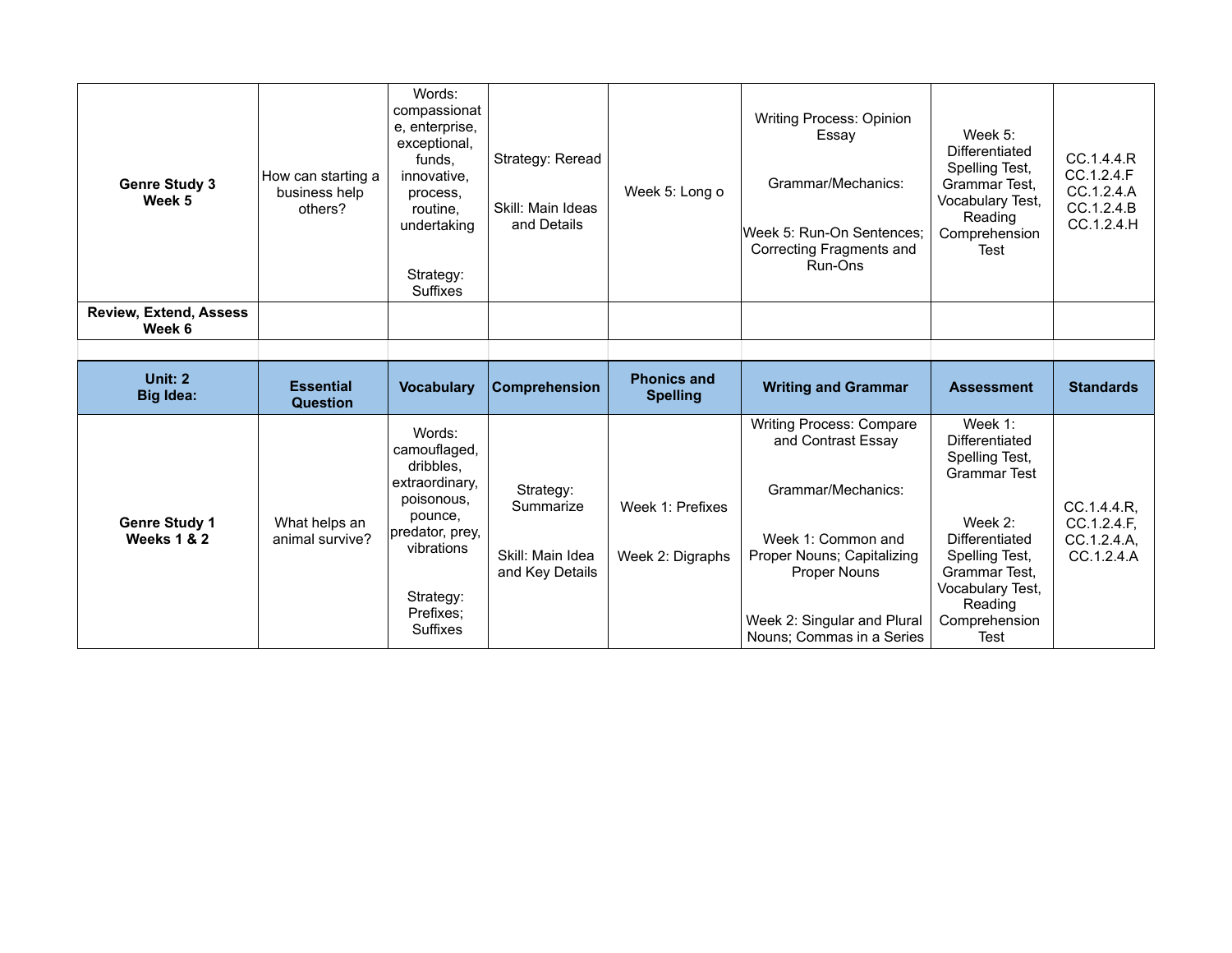| <b>Genre Study 2</b><br>Weeks 3 & 4            | How do animal<br>characters change<br>familiar stories? | Words:<br>annoyed,<br>attitude.<br>commotion,<br>cranky,<br>familiar,<br>frustrated,<br>selfish,<br>specialty<br>Strategy:<br>Antonyms;<br><b>Greek Roots</b>                  | Strategy: Ask and<br>Answer<br>Questions<br>Skill: Theme | Week 3: Three-<br>Letter Blends<br>Week $4: r-$<br><b>Controlled Vowels</b><br>/ar/ and /or/ | Writing Process: Compare<br>and Contrast Essay<br>Grammar/Mechanics:<br>Week 3: Irregular Plural<br>Nouns; Correct Plural Forms<br>Week 4: Possessive Nouns;<br>Apostrophes | Week 3:<br>Differentiated<br>Spelling Test,<br><b>Grammar Test</b><br>Week $4$ :<br>Differentiated<br>Spelling Test,<br>Grammar Test,<br>Vocabulary Test,<br>Reading<br>Comprehension<br><b>Test</b> | CC.1.4.4.R,<br>CC.1.2.4.F,<br>CC.1.3.4.E.<br>CC.1.3.4.A |
|------------------------------------------------|---------------------------------------------------------|--------------------------------------------------------------------------------------------------------------------------------------------------------------------------------|----------------------------------------------------------|----------------------------------------------------------------------------------------------|-----------------------------------------------------------------------------------------------------------------------------------------------------------------------------|------------------------------------------------------------------------------------------------------------------------------------------------------------------------------------------------------|---------------------------------------------------------|
| <b>Genre Study 3</b><br>Week 5                 | How are writers<br>inspired by<br>animals?              | Words: brittle,<br>creative.<br>descriptive,<br>outstretched.<br>metaphor,<br>simile, rhyme,<br>meter<br>Strategy:<br>Similies and<br>Metaphors                                | Strategy: Meter<br>and Rhyme<br>Skill: Point of<br>View  | Week 5: Suffixes;<br>Contractions                                                            | Writing Process: Lyric Poem<br>Grammar/Mechanics:<br>Week 5: Combining<br>Sentences; Phrases and<br>Interjections                                                           | Week $5$ :<br>Differentiated<br>Spelling Test,<br>Grammar Test,<br>Vocabulary Test,<br>Reading<br>Comprehension<br><b>Test</b>                                                                       | CC.1.4.4.R,<br>CC.1.2.4.F,<br>CC.1.3.4.D,<br>CC.1.3.4.E |
| <b>Review, Extend, Assess</b><br>Week 6        |                                                         |                                                                                                                                                                                |                                                          |                                                                                              |                                                                                                                                                                             |                                                                                                                                                                                                      |                                                         |
|                                                |                                                         |                                                                                                                                                                                |                                                          |                                                                                              |                                                                                                                                                                             |                                                                                                                                                                                                      |                                                         |
| <b>Unit: 3</b><br><b>Big Idea:</b>             | <b>Essential</b><br><b>Question</b>                     | <b>Vocabulary</b>                                                                                                                                                              | <b>Comprehension</b>                                     | <b>Phonics and</b><br><b>Spelling</b>                                                        | <b>Writing and Grammar</b>                                                                                                                                                  | <b>Assessment</b>                                                                                                                                                                                    | <b>Standards</b>                                        |
| <b>Genre Study 1</b><br><b>Weeks 1 &amp; 2</b> | In what ways can<br>you help your<br>community?         | Words:<br>assigned,<br>generosity,<br>gingerly,<br>mature,<br>organizations,<br>residents,<br>scattered,<br>selective<br>Strategy:<br><b>Context Clues:</b><br><b>Suffixes</b> | Strategy:<br>Visualize<br>Skill: Point of<br>View        | Week $1: r -$<br>Controlled Vowels:<br>er, ir, ur<br>Week 2: Words<br>with Silent Letters    | <b>Writing Process: Realistic</b><br>Fiction<br>Grammar/Mechanics:<br>Week 1: Action Verbs; Titles<br>Week 2: Verb Tenses:<br>Subject-Verb Agreement                        | Week 1:<br>Differentiated<br>Spelling Test,<br><b>Grammar Test</b><br>Week $2$ :<br>Differentiated<br>Spelling Test,<br>Grammar Test.<br>Vocabulary Test,<br>Reading<br>Comprehension<br>Test        | CC.1.3.4.K<br>CC.1.4.4.R<br>CC.1.2.4.K<br>CC.1.3.4.D    |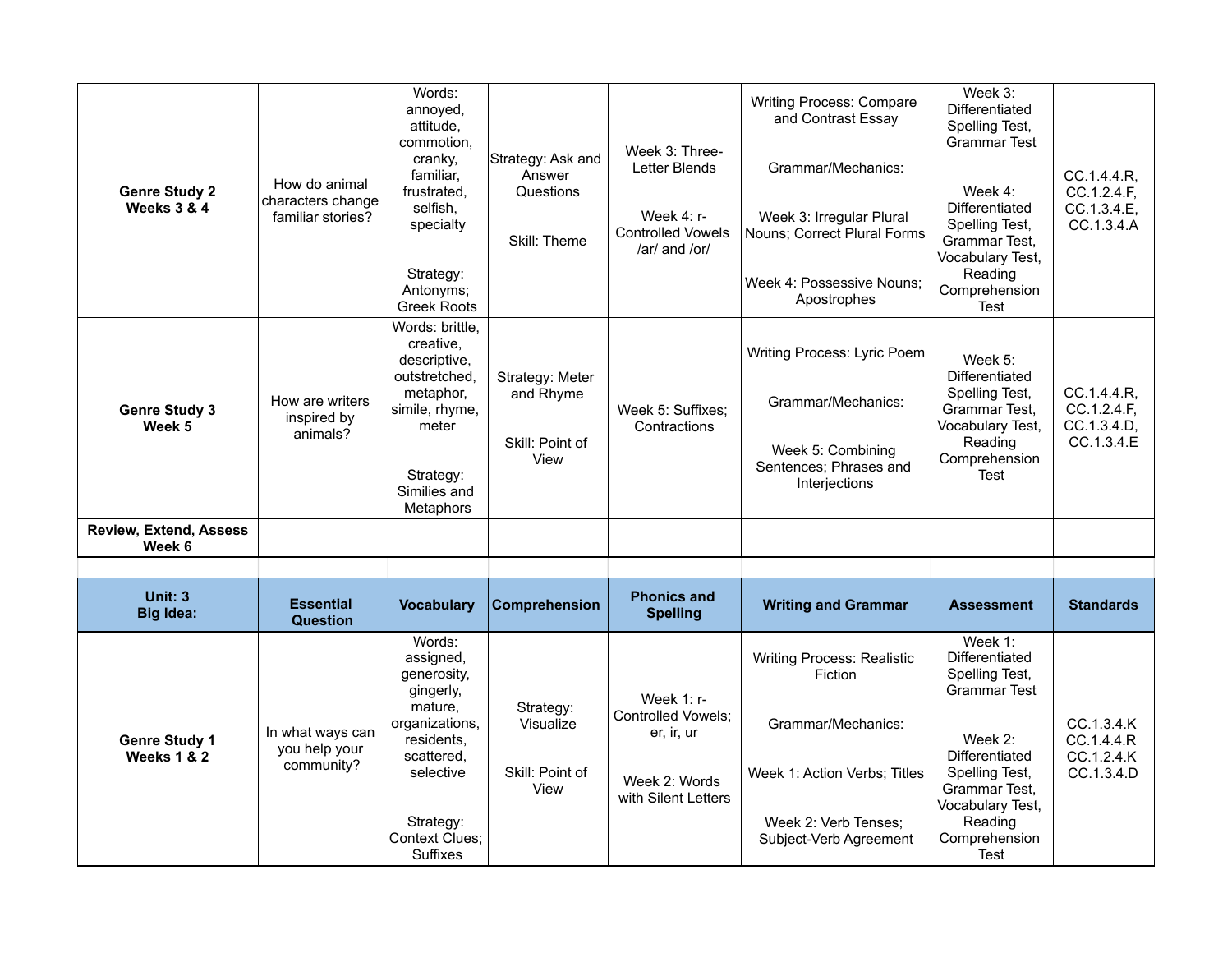| <b>Genre Study 2</b><br><b>Weeks 3 &amp; 4</b> | How can one<br>person make a<br>difference?                           | Words:<br>boycott.<br>encourageme<br>nt, fulfill,<br>injustice,<br>mistreated.<br>protest.<br>qualified,<br>registered<br>Strategy:<br>Synonyms<br>and<br>Antonyms;<br>Homographs | Strategy: Reread  <br>Skill: Author's<br>Point of View | Week 3: Soft c and<br>g<br>Week 4: Plurals | <b>Writing Process: Realistic</b><br>Fiction<br>Grammar/Mechanics:<br>Week 3: Main and Helping<br>Verbs; Punctuation in<br>Contractions<br>Week 4: Linking Verbs;<br>Subject-Verb Agreement | Week 3:<br>Differentiated<br>Spelling Test,<br><b>Grammar Test</b><br>Week 4:<br>Differentiated<br>Spelling Test,<br>Grammar Test.<br>Vocabulary Test,<br>Reading<br>Comprehension<br>Test | CC.1.4.4.R<br>CC.1.2.4.F<br>CC.1.2 CC.<br>1.3.4.D |
|------------------------------------------------|-----------------------------------------------------------------------|-----------------------------------------------------------------------------------------------------------------------------------------------------------------------------------|--------------------------------------------------------|--------------------------------------------|---------------------------------------------------------------------------------------------------------------------------------------------------------------------------------------------|--------------------------------------------------------------------------------------------------------------------------------------------------------------------------------------------|---------------------------------------------------|
| <b>Genre Study 3</b><br>Week 5                 | In what ways can<br>advances in<br>science be helpful<br>and harmful? | Words:<br>advancements<br>agriculture,<br>characteristics<br>, concerns,<br>disagreed,<br>inherit,<br>prevalent,<br>resistance<br>Strategy:<br><b>Greek Roots</b>                 | Strategy: Reread<br>Skill: Author's<br>Point of View   | Week 5: Compound<br><b>Words</b>           | <b>Writing Process: Opinion</b><br>Essay<br>Grammar/Mechanics:<br>Week 5: Irregular Verbs;<br><b>Correct Verb Usage</b>                                                                     | Week 5:<br>Differentiated<br>Spelling Test,<br>Grammar Test,<br>Vocabulary Test,<br>Reading<br>Comprehension<br>Test                                                                       | CC.1.4.4.R<br>CC.1.2.4.F<br>CC.1.3.4.D            |
| <b>Review, Extend, Assess</b><br>Week 6        |                                                                       |                                                                                                                                                                                   |                                                        |                                            |                                                                                                                                                                                             |                                                                                                                                                                                            |                                                   |
|                                                |                                                                       |                                                                                                                                                                                   |                                                        |                                            |                                                                                                                                                                                             |                                                                                                                                                                                            |                                                   |
| Unit: 4<br><b>Big Idea:</b>                    | <b>Essential</b><br><b>Question</b>                                   | <b>Vocabulary</b>                                                                                                                                                                 | <b>Comprehension</b>                                   | <b>Phonics and</b><br><b>Spelling</b>      | <b>Writing and Grammar</b>                                                                                                                                                                  | <b>Assessment</b>                                                                                                                                                                          | <b>Standards</b>                                  |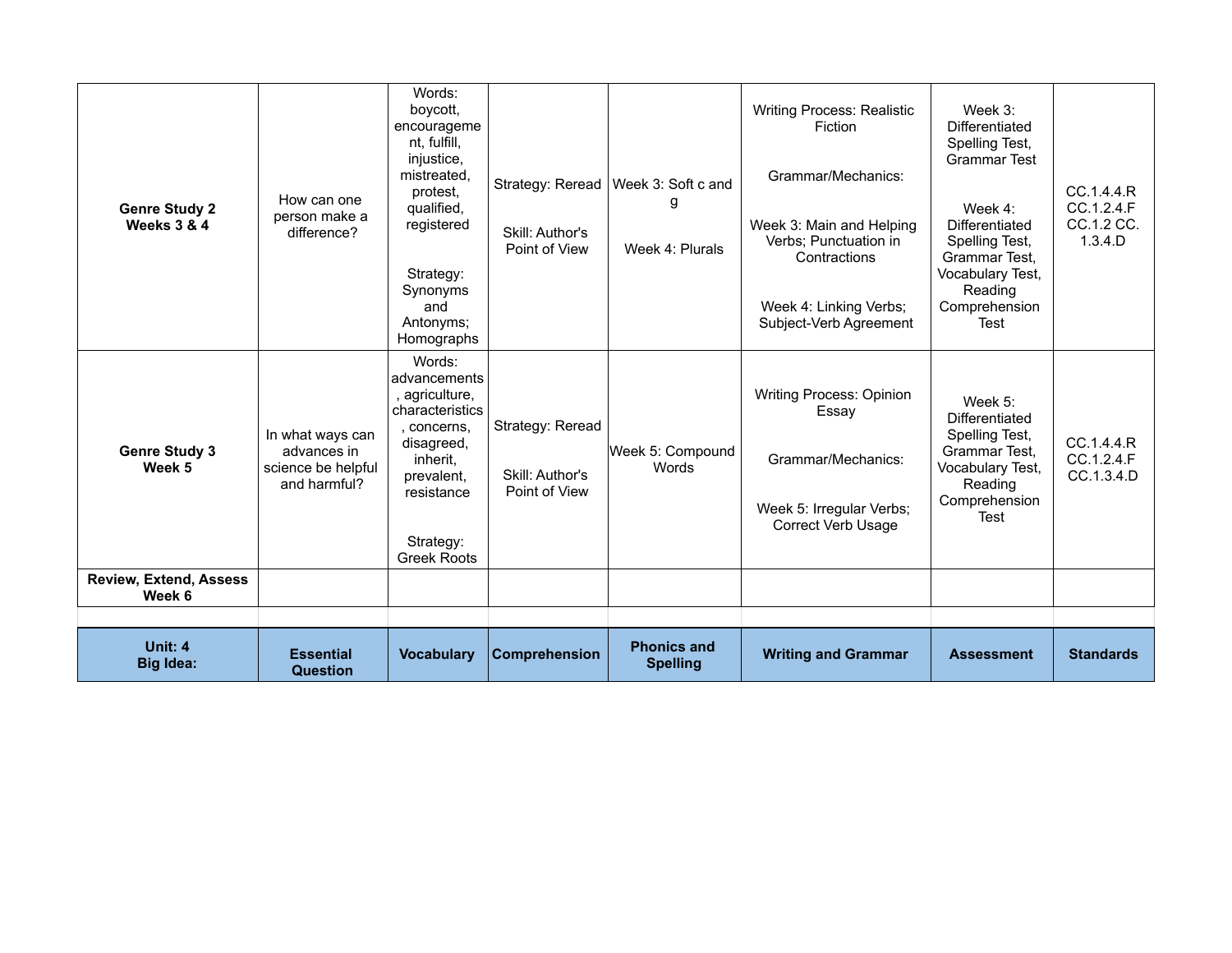| <b>Genre Study 1</b><br>Weeks 1 & 2            | Why do we need<br>government?                            | Words:<br>amendments.<br>commitment.<br>compromise,<br>democracy,<br>eventually,<br>legislation,<br>privilege,<br>version<br>Strategy: Latin<br>Roots; Greek<br>Roots | Strategy: Ask and<br>Answer<br>Questions<br>Skill: Cause and<br><b>Effect Text</b><br>Structure | Week 1: Inflectional<br>Endings<br>Week 2: Inflectional<br>Endings: Changing<br>y to i  | <b>Writing Process: Narrative</b><br><b>Nonfiction Essay</b><br>Grammar/Mechanics:<br>Week 1: Pronouns and<br>Antecedents; Pronoun<br>Capitalization and Clarity<br>Week 2: Types of Pronouns;<br>Subject and Object<br>Pronouns | Week $1$ :<br>Differentiated<br>Spelling Test,<br><b>Grammar Test</b><br>Week $2$ :<br>Differentaited<br>Spelling Test,<br>Grammar Test,<br>Vocabulary Test,<br>Reading<br>Comprehension<br>Test | CC.1.4.4.R,<br>CC.1.2.4.F.<br>CC.1.2.4.L,<br>CC.1.2.4.E |
|------------------------------------------------|----------------------------------------------------------|-----------------------------------------------------------------------------------------------------------------------------------------------------------------------|-------------------------------------------------------------------------------------------------|-----------------------------------------------------------------------------------------|----------------------------------------------------------------------------------------------------------------------------------------------------------------------------------------------------------------------------------|--------------------------------------------------------------------------------------------------------------------------------------------------------------------------------------------------|---------------------------------------------------------|
| <b>Genre Study 2</b><br><b>Weeks 3 &amp; 4</b> | How do inventions<br>and technology<br>affect your life? | Words:<br>decade.<br>directing.<br>engineering,<br>gleaming,<br>scouted,<br>squirmed,<br>technology,<br>tinkering<br>Strategy:<br>Synonyms;<br><b>Context Clues</b>   | Strategy: Make<br>Predictions<br>Skill: Point of<br>View                                        | Week 3: Words<br>with /u/, /u/, and /u/<br>Week 4:<br>Diphthongs /oi/ and<br>$/$ ou $/$ | <b>Writing Process: Narrative</b><br><b>Nonfiction Essay</b><br>Grammar/Mechanics:<br>Week 3: Pronoun-Verb<br>Agreement; Punctuation in<br>Dialogue<br>Week 4: Possessive<br>Pronouns; Possessive<br>Nouns and Pronouns          | Week 3:<br>Differentiated<br>Spelling Test,<br><b>Grammar Test</b><br>Week 4:<br>Differntiated<br>Spelling Test,<br>Grammar Test,<br>Vocabulary Test,<br>Reading<br>Comprehension<br>Test        | CC.1.4.4.R,<br>CC.1.2.4.F,<br>CC.1.2.4.L,<br>CC.1.2.4.E |
| <b>Genre Study 3</b><br>Week 5                 | How do writers<br>look at success in<br>different ways?  | Words: attain,<br>dangling,<br>hovering.<br>triumph,<br>connotation,<br>denotation,<br>repetition,<br>stanza<br>Strategy:<br>Connotation<br>and<br>Denotation         | Strategy: Stanza<br>and Repetition<br>Skill: Theme                                              | Week 5: Variant<br>Vowel /o/                                                            | <b>Writing Process: Narrative</b><br>Poem<br>Grammar/Mechanics:<br>Week 5: Pronouns and<br>Homophones; Contractions<br>and Possessives                                                                                           | Week 5:<br>Differentiated<br>Spelling Test,<br>Grammar Test,<br>Vocabulary Test,<br>Reading<br>Comprehension<br>Test                                                                             | CC.1.4.4.R,<br>CC.1.2.4.F,<br>CC.1.3.4.K,<br>CC.1.3.4.A |
| <b>Review, Extend, Assess</b><br>Week 6        |                                                          |                                                                                                                                                                       |                                                                                                 |                                                                                         |                                                                                                                                                                                                                                  |                                                                                                                                                                                                  |                                                         |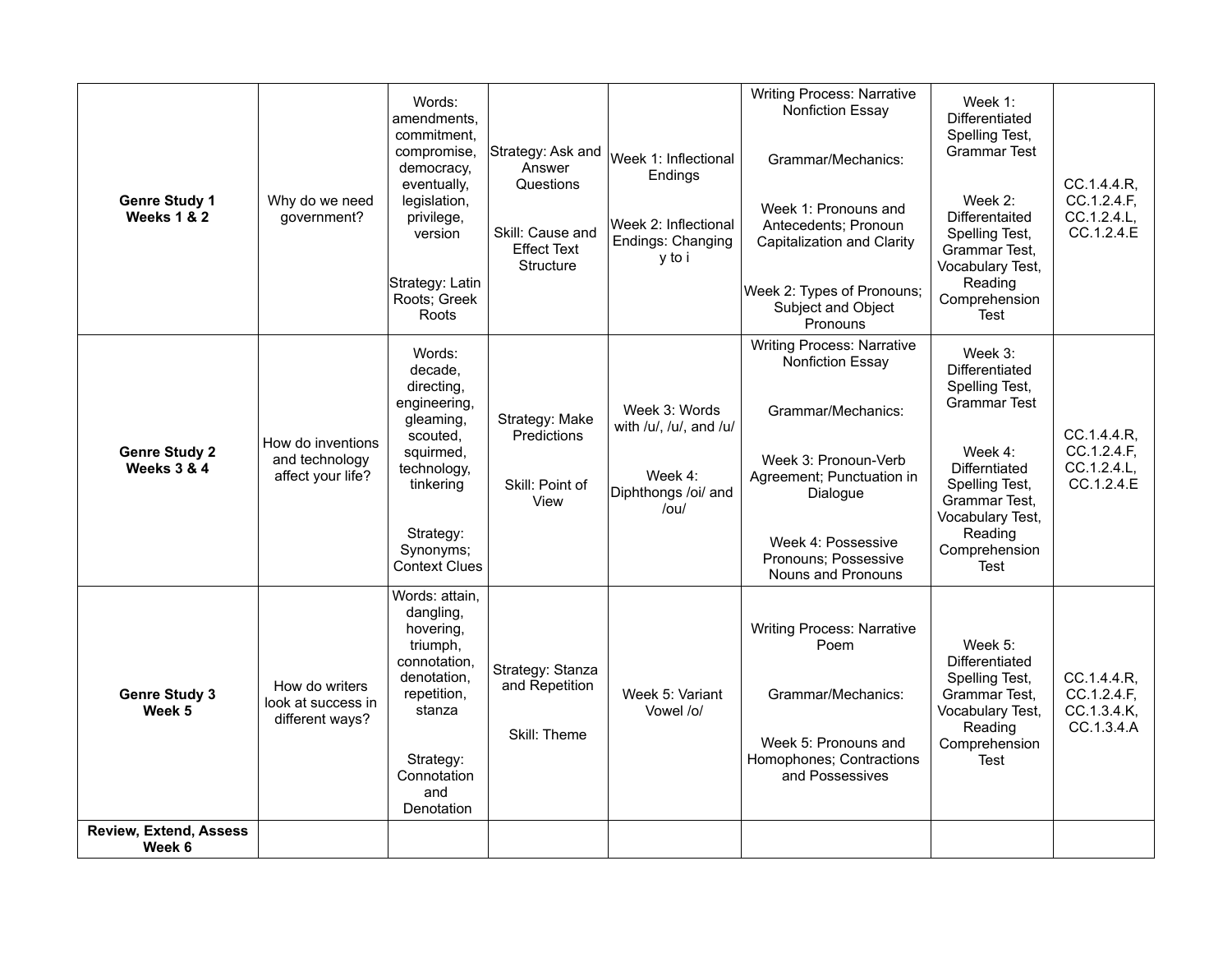| Unit: 5<br><b>Big Idea:</b>                    | <b>Essential</b><br><b>Question</b>                                       | <b>Vocabulary</b>                                                                                                                                      | <b>Comprehension</b>                                              | <b>Phonics and</b><br><b>Spelling</b>                                        | <b>Writing and Grammar</b>                                                                                                                                                                                    | <b>Assessment</b>                                                                                                                                                                             | <b>Standards</b>                                    |
|------------------------------------------------|---------------------------------------------------------------------------|--------------------------------------------------------------------------------------------------------------------------------------------------------|-------------------------------------------------------------------|------------------------------------------------------------------------------|---------------------------------------------------------------------------------------------------------------------------------------------------------------------------------------------------------------|-----------------------------------------------------------------------------------------------------------------------------------------------------------------------------------------------|-----------------------------------------------------|
| <b>Genre Study 1</b><br><b>Weeks 1 &amp; 2</b> | What can you<br>discover when you<br>look closely at<br>something?        | Words: cling,<br>dissolves.<br>gritty, humid,<br>magnify,<br>microscope,<br>mingle, typical<br>Strategy:<br>Antonyms;<br>Homophones                    | Strategy:<br>Summarize<br>Skill: Text<br>Structure:<br>Sequence   | Week 1: Closed<br>Syllables<br>Week 2: Open<br>Syllables                     | <b>Writing Process:</b><br><b>Explanatory Essay</b><br>Grammar/Mechanics:<br>Week 1: Adjectives that<br>Compare; Punctuation<br>Week 2: Articles: Articles<br>and Demonstrative<br>Adjectives                 | Week $1$ :<br>Differentiated<br>Spelling Test,<br><b>Grammar Test</b><br>Week 2:<br>Differentiated<br>Spelling Test,<br>Grammar Test.<br>Vocabulary Test,<br>Reading<br>Comprehension<br>Test | CC.1.2 CC.<br>1.2.4.E CC.<br>1.2.4.K CC.<br>1.4.4.R |
| <b>Genre Study 2</b><br><b>Weeks 3 &amp; 4</b> | In what ways do<br>people show they<br>care about each<br>other?          | Words:<br>bouguet.<br>emotion,<br>encircle,<br>express,<br>fussy.<br>portraits.<br>sparkle, whirl<br>Strategy:<br>Similies and<br>Metaphors;<br>Idioms | Strategy:<br>Visualize<br>Skill: Plot:<br>Problem and<br>Solution | Week 3: Vowel<br>Teams<br>Week 4: r-<br><b>Controlled Vowel</b><br>Syllables | <b>Writing Process:</b><br><b>Explanatory Essay</b><br>Grammar/Mechanics:<br>Week 3: Adjectives that<br>Compare; Punctuation in<br>Letters<br>Week 4: Comparing with<br>More and Most; Combining<br>Sentences | Week 3:<br>Differentiated<br>Spelling Test,<br><b>Grammar Test</b><br>Week $4$ :<br>Differentiated<br>Spelling Test,<br>Grammar Test.<br>Vocabulary Test,<br>Reading<br>Comprehension<br>Test | CC.1.4.4.R<br>CC.1.2.4.F<br>CC.1.3 CC.<br>1.3.4.K   |
| <b>Genre Study 3</b><br>Week 5                 | How can learning<br>about the past help<br>vou understand the<br>present? | Words:<br>archaeology,<br>document.<br>era, evidence,<br>expedition,<br>permanent,<br>tremendous,<br>uncover<br>Strategy:<br>Proverbs and<br>Adages    | Strategy:<br>Summarize<br>Skill: Text<br>Structure:<br>Sequence   | Week 5:<br>Consonant+le<br>syllables                                         | <b>Writing Process: Expository</b><br>Essay<br>Grammar/Mechanics:<br>Week 5: Comparing with<br>Good and Bad; Combining<br>Sentences                                                                           | Week $5$ :<br>Differentiated<br>Spelling Test,<br>Grammar Test.<br>Vocabulary Test,<br>Reading<br>Comprehension<br>Test                                                                       | CC.1.4.4.R<br>CC.1.2.4.F<br>CC.1.2 CC.<br>1.2.4.D   |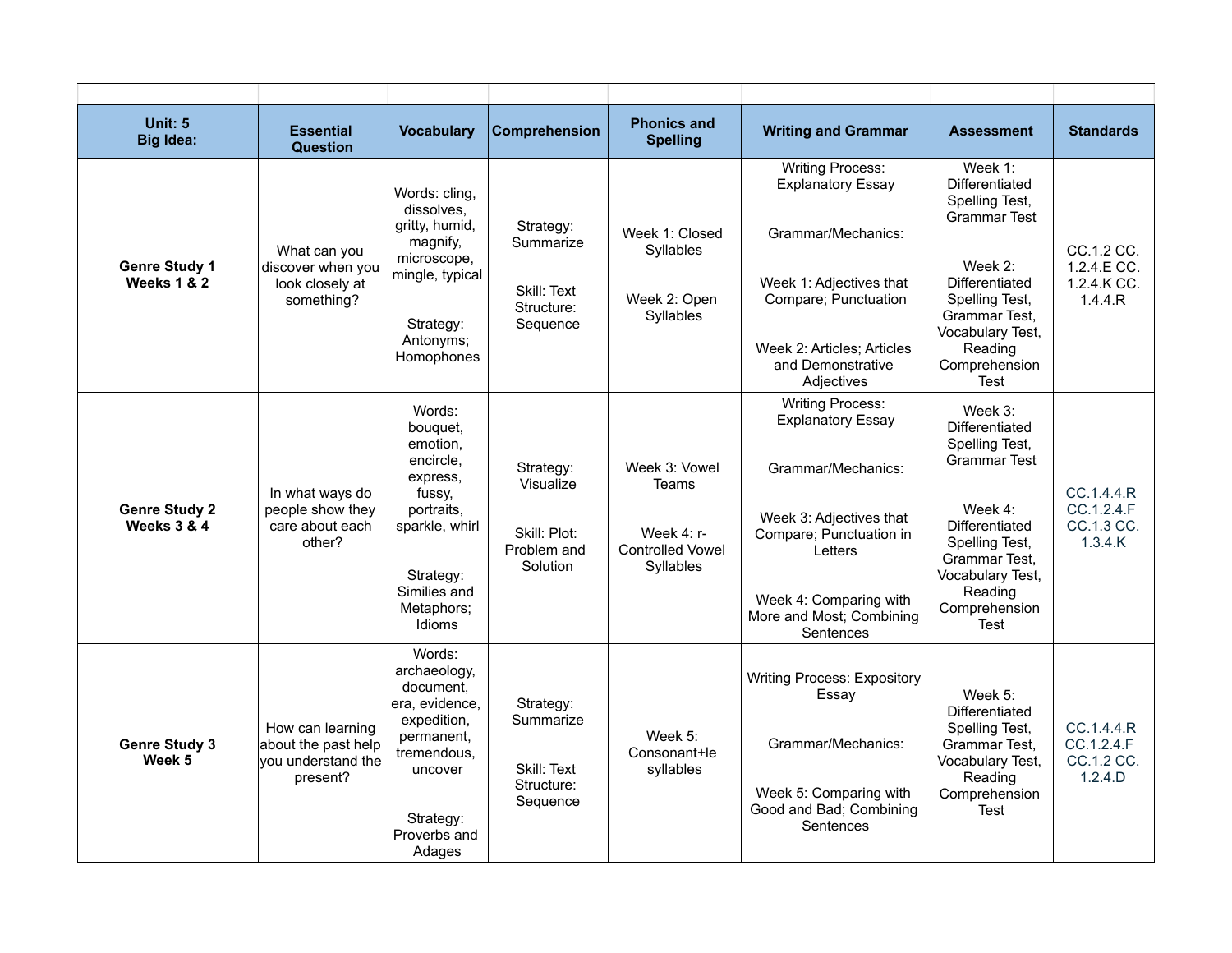| <b>Review, Extend, Assess</b><br>Week 6        |                                                                |                                                                                                                                                                                   |                                                                                 |                                                     |                                                                                                                                                                                              |                                                                                                                                                                                            |                                                            |
|------------------------------------------------|----------------------------------------------------------------|-----------------------------------------------------------------------------------------------------------------------------------------------------------------------------------|---------------------------------------------------------------------------------|-----------------------------------------------------|----------------------------------------------------------------------------------------------------------------------------------------------------------------------------------------------|--------------------------------------------------------------------------------------------------------------------------------------------------------------------------------------------|------------------------------------------------------------|
|                                                |                                                                |                                                                                                                                                                                   |                                                                                 |                                                     |                                                                                                                                                                                              |                                                                                                                                                                                            |                                                            |
| <b>Unit: 6</b><br><b>Big Idea:</b>             | <b>Essential</b><br><b>Question</b>                            | <b>Vocabulary</b>                                                                                                                                                                 | Comprehension                                                                   | <b>Phonics and</b><br><b>Spelling</b>               | <b>Writing and Grammar</b>                                                                                                                                                                   | <b>Assessment</b>                                                                                                                                                                          | <b>Standards</b>                                           |
| <b>Genre Study 1</b><br><b>Weeks 1 &amp; 2</b> | How have our<br>energy resources<br>changed over the<br>years? | Words:<br>coincidence.<br>consequences<br>consume,<br>converted.<br>efficient.<br>incredible,<br>installed,<br>renewable<br>Strategy: Latin<br>and Greek<br>Prefixes:<br>Prefixes | Strategy: Ask and<br>Answer<br>Questions<br>Skill: Main Idea<br>and Key Details | Week 1: Words<br>with /en/<br>Week 2:<br>Homophones | <b>Writing Process: Narrative</b><br>Nonfiction<br>Grammar/Mechanics:<br>Week 1: Adverbs; Good vs.<br>Well<br>Week 2: Comparing with<br>Adverbs; Punctuation and<br>Capitalization           | Week 1:<br>Differentiated<br>Spelling Test,<br><b>Grammar Test</b><br>Week 2:<br>Differentiated<br>Spelling Test,<br>Grammar Test.<br>Vocabulary Test,<br>Reading<br>Comprehension<br>Test | CC.1.4.4.R, CC.<br>1.2.4.L, CC.<br>1.2.4.A, CC.<br>1.2.4.F |
| <b>Genre Study 2</b><br><b>Weeks 3 &amp; 4</b> | How do traditions<br>connect people?                           | Words:<br>ancestors.<br>despised,<br>endurance,<br>forfeit, honor,<br>intensity.<br>irritating,<br>retreated<br>Strategy:<br>Connotation<br>and<br>Denotation                     | Strategy: Reread<br>Skill: Theme                                                | Week 3: Prefixes<br>Week 4: Suffixes                | <b>Writing Process: Narrative</b><br>Nonfiction<br>Grammar/Mechanics:<br>Week 3: Negatives;<br><b>Correcting Double Negatives</b><br>Week 4: Prepositions;<br><b>Review Using Quotations</b> | Week 3:<br>Differentiated<br>Spelling Test,<br><b>Grammar Test</b><br>Week 4:<br>Differentiated<br>Spelling Test,<br>Grammar Test.<br>Vocabulary Test,<br>Reading<br>Comprehension<br>Test | CC.1.4.4.R.<br>CC.1.2.4.F.<br>CC.1.3.4.A.<br>CC.1.3.4.K    |